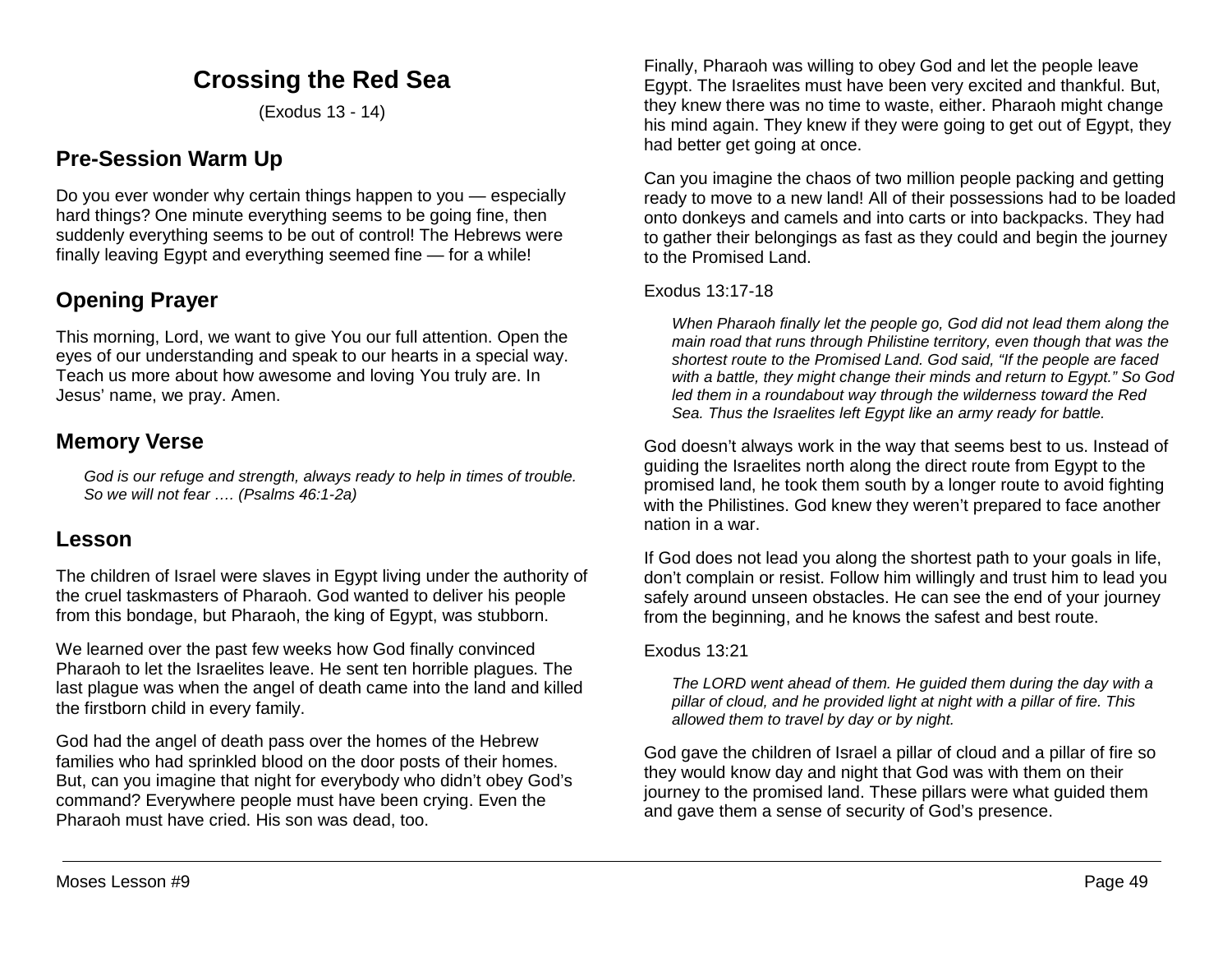What has God given us so that we can always know our way in life? (The Bible.) Look to God's Word for reassurance of His presence. As the Hebrews looked to the pillars of cloud and fire, we can look to God's Word day and night to know He is with us, helping us on our journey in life. The Bible is like a compass and a map — it shows us the way we are to live our lives.

Pharaoh thought that the people were only going out to the wilderness for one day to worship their God. But when he found out they had packed up everything and were moving out for good, he regretted letting the people go.

#### Exodus 14:5-6

*When word reached the king of Egypt that the Israelites had fled, Pharaoh and his officials changed their minds. "What have we done, letting all those Israelite slaves get away?" they asked. So Pharaoh harnessed his chariot and called up his troops.* 

Pharaoh pulled his great army together and went after the Israelites, which really scared them!

#### Exodus 14:10-12

*As Pharaoh approached, the people of Israel looked up and panicked when they saw the Egyptians overtaking them. They cried out to the LORD, and they said to Moses, "Why did you bring us out here to die in the wilderness? Weren't there enough graves for us in Egypt? What have you done to us? Why did you make us leave Egypt? Didn't we tell you this would happen while we were still in Egypt? We said, 'Leave us alone! Let us be slaves to the Egyptians. It's better to be a slave in Egypt than a corpse in the wilderness!'"* 

Trapped against the sea, the Israelites faced the Egyptian army sweeping in for the kill. This seemed like a hopeless situation with no way for them to escape. The Israelites thought they were doomed.

After seeing the power of God performing the 10 plagues, wouldn't you think they would know by now that God had the power to protect them? No! Their response was fear and despair!

The situation the Israelites were in certainly seemed hopeless. Where was their trust in God? Instead of trusting God, they complained bitterly to Moses. Why did Moses bring them to this scary place? Had He brought them out here just to be killed by their enemy?

The children of Israel are just like you and me. God has given us these examples in the Bible so that we can learn to trust Him the first time. By remembering God's faithfulness in the past, we can face hard times with confidence rather than with fear and complaining.

In their complaining, they were forgetting something very important about God: nothing that happens is ever out of God's control. Israel had to learn that God is able to protect them.

Moses encouraged the people to watch the wonderful way God would rescue them.

Exodus 14:13-14

*But Moses told the people, "Don't be afraid. Just stand still and watch the LORD rescue you today. The Egyptians you see today will never be seen again. The LORD himself will fight for you. Just stay calm."* 

The people were scared. They grumbled and complained. But Moses had a positive attitude.

We may not get chased by an army, but we may still feel trapped at times. Instead of giving in to despair, we should adopt Moses' attitude to trust in the Lord.

## Exodus 14:21-22

*Then Moses raised his hand over the sea, and the LORD opened up a path through the water with a strong east wind. The wind blew all that night, turning the seabed into dry land. So the people of Israel walked through the middle of the sea on dry ground, with walls of water on each side!* 

There was no apparent way of escape, but the Lord opened up a dry path through the sea. When things were at their very worst, God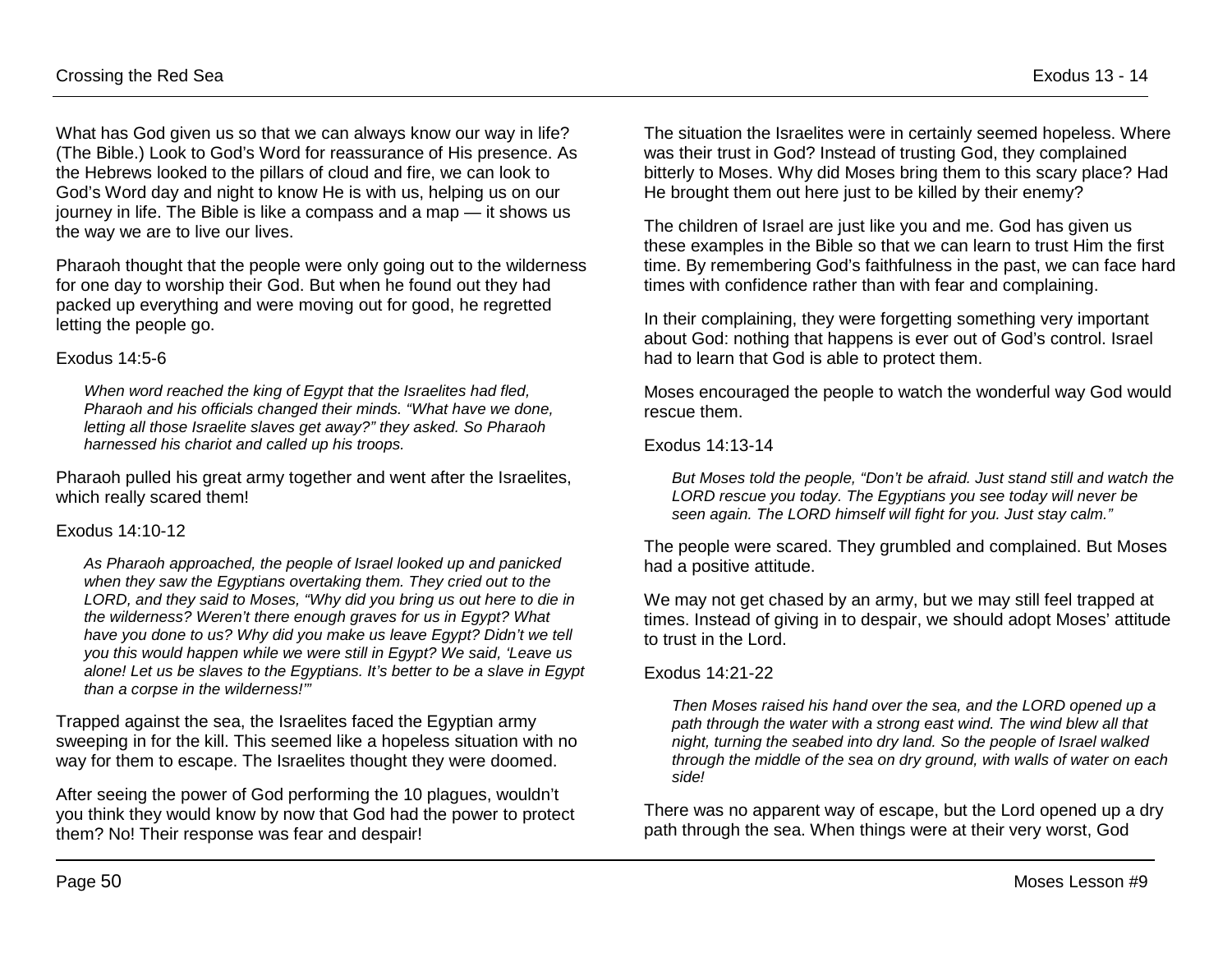showed the people in a most amazing way that He is Ruler over all. Even the waves of the sea are under His command.

Sometimes we find ourselves caught in a problem and see no way out. Don't panic; God can open up a way of escape for us!

Nothing that happens is ever out of God's control. He controls all of nature and everything that touches your life and He will allow only what is best for you. You may not understand why some things happen or how they will work out, but you can trust that God is working out His plan. Remember today's memory verse: *God is our refuge and strength, always ready to help in times of trouble. So we will not fear ….* (Psalms 46:1-2a)

The Egyptian army followed Israel into the divided sea...

Exodus 14:23

*Then the Egyptians—all of Pharaoh's horses, chariots, and charioteers chased them into the middle of the sea.*

Let's see how God disables the Egyptians…

#### Exodus 14:24-25

*But just before dawn the LORD looked down on the Egyptian army from the pillar of fire and cloud, and he threw their forces into total confusion. He twisted their chariot wheels, making their chariots difficult to drive. "Let's get out of here—away from these Israelites!" the Egyptians shouted. "The LORD is fighting for them against Egypt!"* 

If a chariot lost a wheel, it would go around in circles!

#### Exodus 14:26

*When all the Israelites had reached the other side, the LORD said to Moses, "Raise your hand over the sea again. Then the waters will rush back and cover the Egyptians and their chariots and charioteers.'* 

#### Exodus 14:28

*Then the waters returned and covered all the chariots and charioteers the entire army of Pharaoh. Of all the Egyptians who had chased the Israelites into the sea, not a single one survived.* 

The God who created the earth and water performed a mighty miracle at exactly the right time to demonstrate his great power and love for his people.

#### Exodus 14:29-31

*But the people of Israel had walked through the middle of the sea on dry ground, as the water stood up like a wall on both sides. That is how the LORD rescued Israel from the hand of the Egyptians that day. And the Israelites saw the bodies of the Egyptians washed up on the seashore. When the people of Israel saw the mighty power that the LORD had unleashed against the Egyptians, they were filled with awe before him. They put their faith in the LORD and in his servant Moses.* 

God had saved His people again! Safely on the other side of the sea, Israel could see that God had been in complete control, working out His plan for them all along! They shouldn't have doubted that God would lead and guide and protect them. They should have remembered how God had always been there for them in the past and trusted that He would help them!

We must always trust and obey God and then give Him all the praise and thanks He deserves when He delivers us out of danger.

All the people were so thankful to be safe from Pharaoh's army, Moses' sister wrote a beautiful praise song to God. [Teacher, turn to the song in Chapter 15 and share some of it with the class.] Worship is a great way to express our thankfulness to God. Let's do that right now as we close in prayer…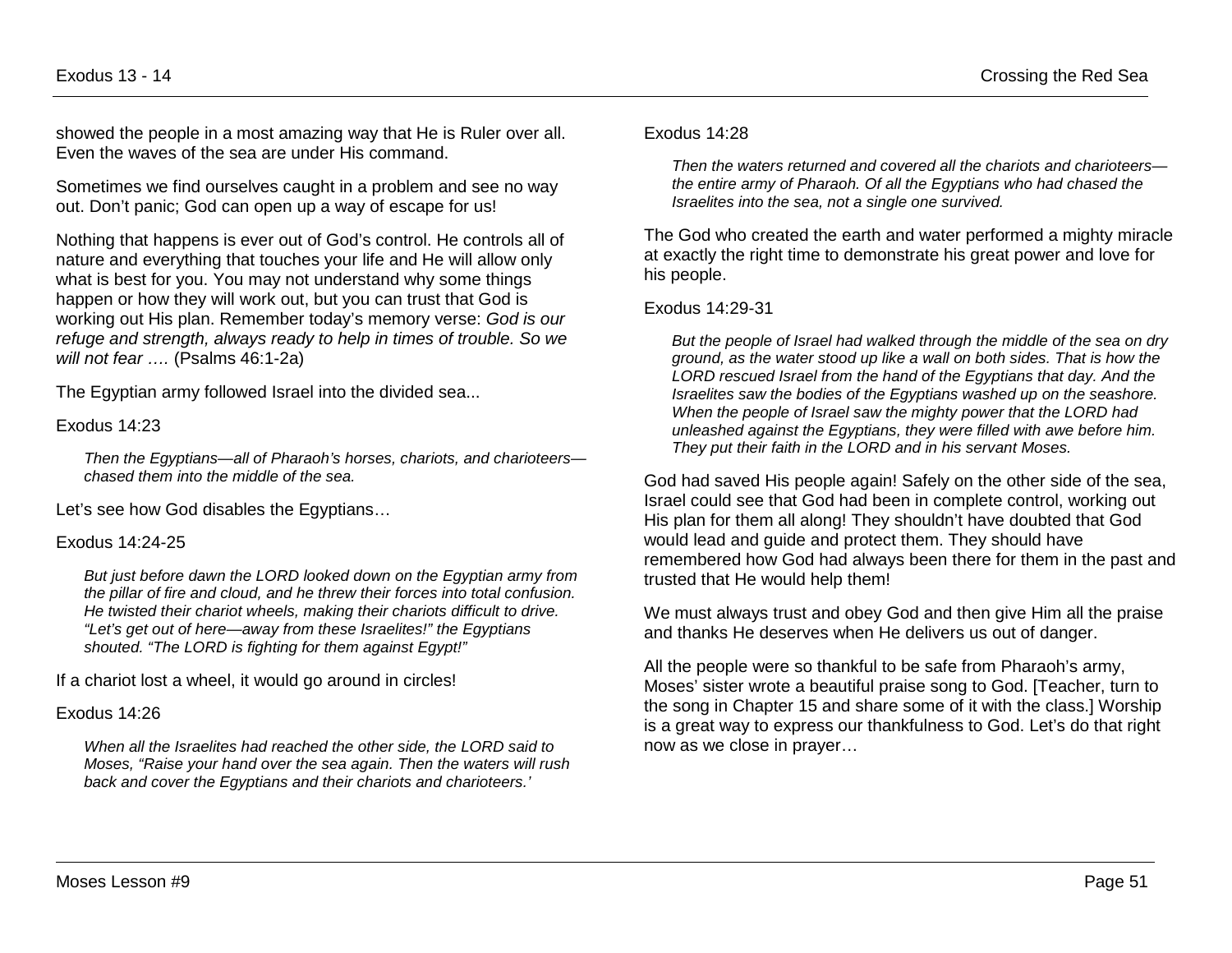# **Closing Prayer**

Lord, we want to praise You this morning for always being in control of every situation, even when we don't see the whole picture. Help us to trust You when we are scared or afraid. We love You, Lord, and thank You for leading us and guiding us through each and every circumstance in life. In Jesus' name, we pray. Amen.

# **Learning Activities**

## **Craft Corner**

## **Game Center**

Use the following review questions in a game of your choice:

- 1. What finally convinced Pharaoh to obey God and let the people go? (The 10th plague – the killing of the first born.)
- 2. Why did the Israelites have to pack up and leave Egypt in such hurry? (They knew that Pharaoh might change his mind again.)
- 3. Why didn't God lead the people on the shortest route to the Promised Land? (He took them south by a longer route to avoid fighting with the Philistines. God knew they weren't prepared to face another nation in a war.)
- 4. In what form did God go before the people by day and at night? (By a pillar of cloud in the day and by a pillar of fire by night.)
- 5. Why did God lead them by these pillars day and night? (So they would know that He was with them day and night!)
- 6. What has God given us so that we can always know our way in life? (The Bible)
- 7. How can the Bible help us on our journey in life? (It is like a map and a compass — it shows us the way to live our lives.)
- 8. Why did Pharaoh chase after the children of Israel? (He regretted letting his slaves go.)
- 9. Why did the Israelites complain to Moses? (They were afraid of the Egyptian army closing in on them.)
- 10. Why did the situation seem hopeless to the Israelites? Why did they think they were doomed? (They were trapped against the sea with the Egyptian army coming in from behind.)
- 11. After watching God's powerful hand deliver them from Egypt, why were they fearful? (They didn't trust God.)
- 12. What helps us to have confidence in God when we're in the midst of a trial? (By remembering God's faithfulness in the past. And by remembering that God is always in control.)
- 13. When there was no apparent way out, how did the Lord open up a way of escape? (He parted the Red sea.)
- 14. What did God do about the Egyptian army? (He took off the wheels of their chariots and then closed the sea over them.)
- 15. What did Moses and the people do to express their Thanksgiving to God? (They sang a beautiful praise song.)
- 16. What is today's memory verse? (*God is our refuge and strength, always ready to help in times of trouble. So we will not fear ….* (Psalms 46:1-2a).